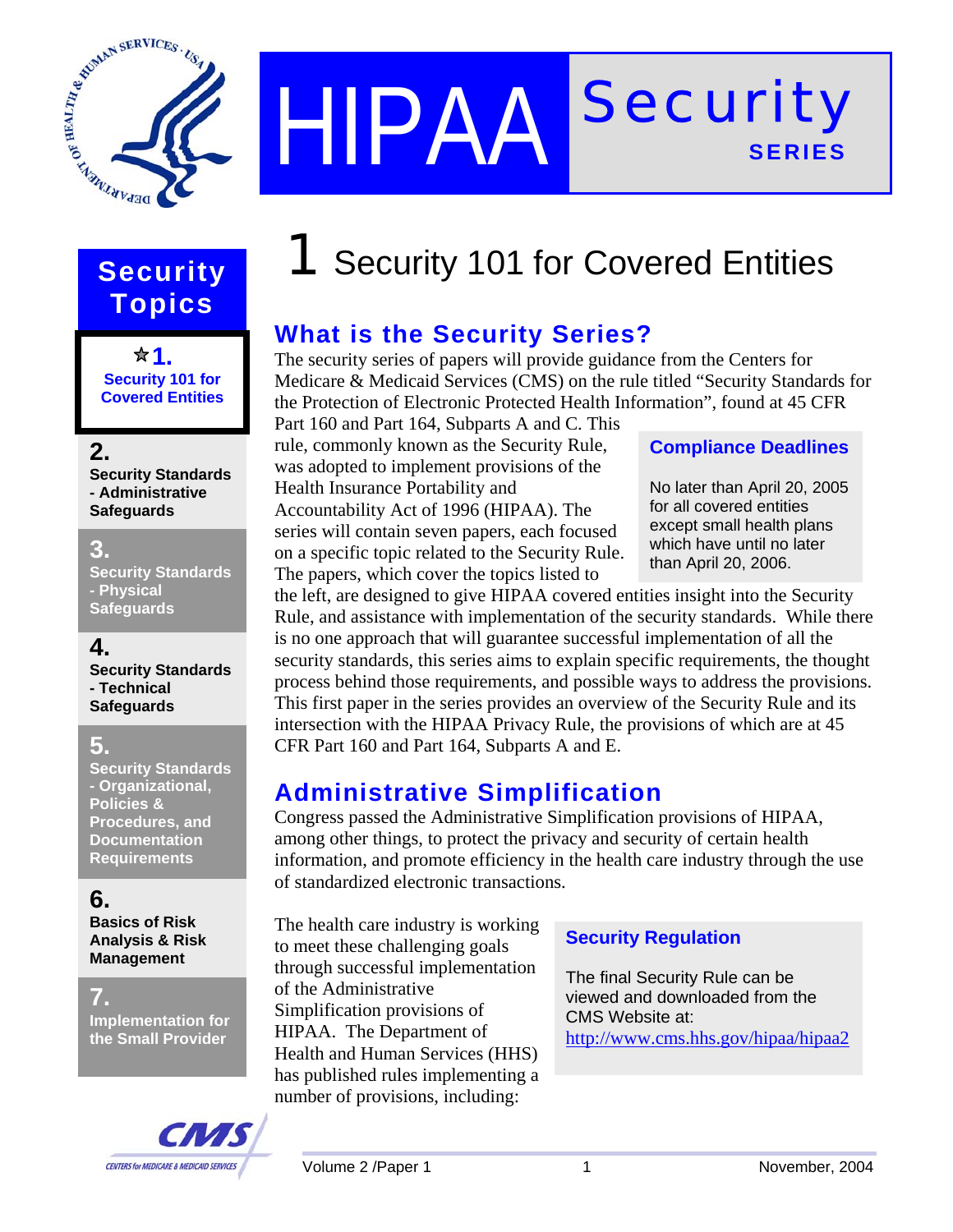

#### **HIPAA Administrative Simplification**

- **Privacy**
- Electronic Transactions and Code Sets \*
- National Identifiers
- **Security**

**\* NOTE:** The original deadline for compliance with the transactions and code sets standards was October 16, 2002 for all covered entities except small health plans, which had until October 16, 2003 to comply.

The Administrative Simplification Compliance Act provided a one-year extension to covered entities that were not small health plans, if they timely submitted compliance plans to HHS.

**NOTE:** The definition of covered entities provided here summarizes the actual definitions found in the regulations. For the definitions of the three types of covered entities, see 45 C.F.R. § 160.103 which can be found at:

www.hhs.gov/ocr/hipaa



**Privacy Rule – The deadline for compliance with privacy** requirements that govern the use and disclosure of protected health information (PHI) was April 14, 2003, except for small health plans which had an April 14, 2004 deadline. (Protected health information, or "PHI", is defined at 45 CFR § 160.103, which can be found on the OCR website at http://hhs.gov/ocr/hipaa.)

- **Electronic Transactions and Code Sets Rule –** All covered entities should have been in compliance with the electronic transactions and code sets standard formats as of October 16, 2003.
- **National identifier requirements for employers, providers, and health plans -** The Employer Identification Number (EIN), issued by the Internal Revenue Service (IRS), was selected as the identifier for employers. Covered entities must use this identifier effective July 30, 2004 (except for small health plans, which have until August 1, 2005). The National Provider Identifier (NPI) was adopted as the standard unique health identifier for health care providers. The Final Rule becomes effective May 23, 2005. Providers may apply for NPIs on or after that date. The NPI compliance date for all covered entities, except small health plans, is May 23, 2007; the compliance date for small health plans is May 23, 2008. The health plan identifier rule is expected in the coming years.
- **Security Rule -** All covered entities must be in compliance with the Security Rule no later than April 20, 2005, except small health plans which must comply no later than April 20, 2006. The provisions of the Security Rule apply to electronic protected health information (EPHI).

# **Who must comply?**

All HIPAA covered entities must comply with the Security Rule. In general, the standards, requirements, and implementation specifications of HIPAA apply to the following covered entities:

- **Covered Health Care Providers -** Any provider of medical or other health care services or supplies who transmits any health information in electronic form in connection with a transaction for which HHS has adopted a standard.
- **Health Plans** Any individual or group plan that provides or pays the cost of health care (e.g., a health insurance issuer and the Medicare and Medicaid programs).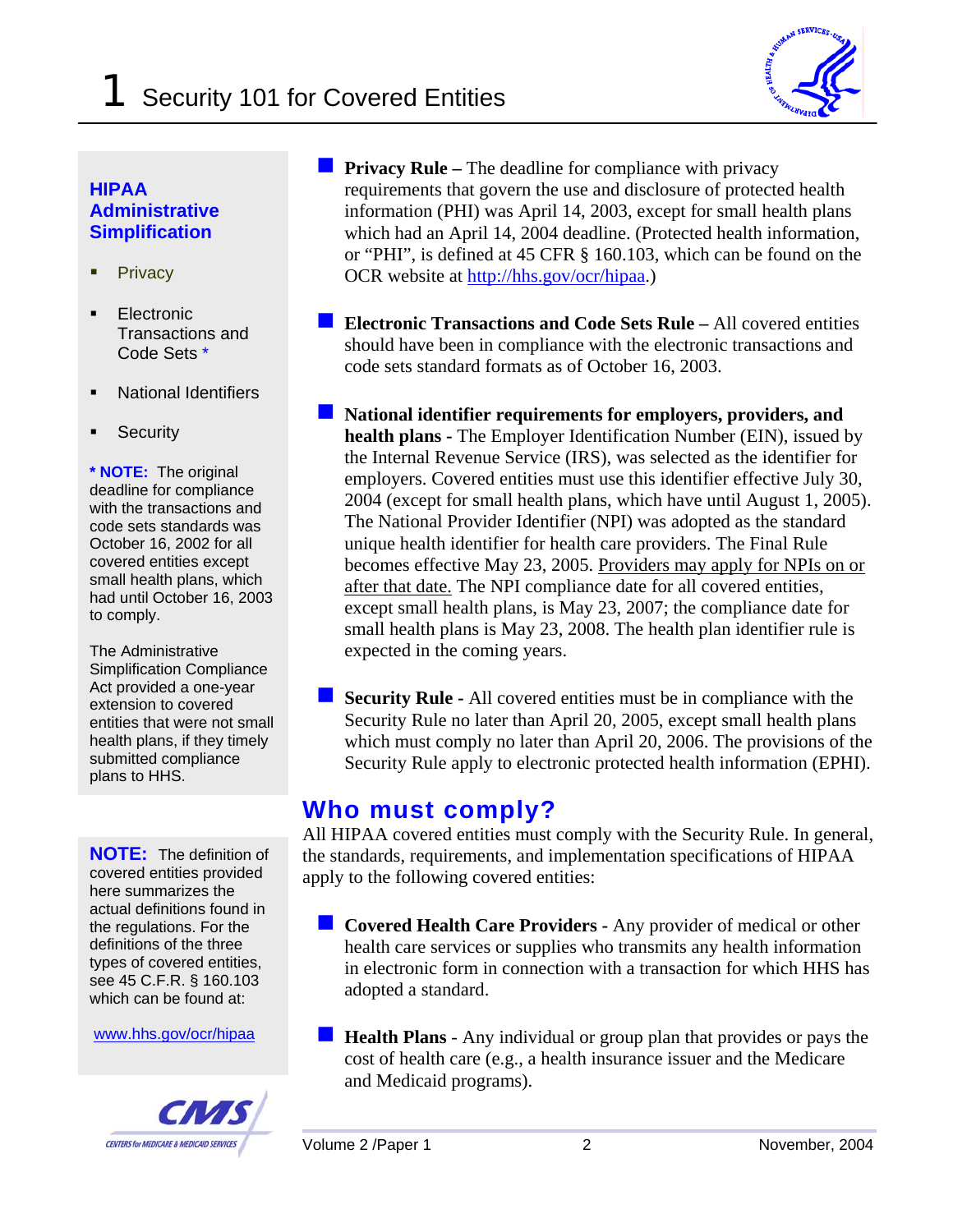

#### **HIPAA SECURITY STANDARDS**

l **Security Standards: General Rules** 

#### **ADMINISTRATIVE SAFEGUARDS**

- Security Management Process
- Assigned Security Responsibility
- Workforce Security
- Information Access Management
- Security Awareness and Training
- Security Incident **Procedures**
- Contingency Plan
- Evaluation
- Business Associate Contracts and Other Arrangements

**PHYSICAL SAFEGUARDS**

- **Facility Access Controls**
- **Workstation Use**
- **Workstation Security**
- **Device and Media Controls**

#### **TECHNICAL SAFEGUARDS**

- Access Control
- Audit Controls
- Integrity
- Person or Entity
- Authentication - Transmission Security

### **ORGANIZATIONAL**

- **REQUIREMENTS** - **Business Associate Contracts & Other Arrangements**
- **Requirements for Group Health Plans**

**POLICIES & PROCEDURES & DOCUMENTATION REQUIREMENTS**



- **Health Care Clearinghouses** A public or private entity that processes another entity's health care transactions from a standard format to a non-standard format, or vice-versa.
	- **Medicare Prescription Drug Card Sponsors** –A nongovernmental entity that offers an endorsed discount drug program under the Medicare Modernization Act. This fourth category of "covered entity" will remain in effect until the drug card program ends in 2006.

For more information on who is a covered entity under HIPAA, visit the Office for Civil Rights (OCR) website at www.hhs.gov/ocr/hipaa or the CMS website at http://www.cms.hhs.gov/hipaa/hipaa2. An online tool to determine whether an organization is a covered entity is available on the CMS website, along with a number of frequently asked questions (FAQs).

# **Why Security?**

Prior to HIPAA, no generally accepted set of security standards or general requirements for protecting health information existed in the health care industry. At the same time, new technologies were evolving, and the health care industry began to move away from paper processes and rely more heavily on the use of computers to pay claims, answer eligibility questions, provide health information and conduct a host of other administrative and clinically based functions. For example, in order to provide more efficient access to critical health information, covered entities

are using web-based applications and other "portals" that give physicians, nurses, medical staff as well as administrative employees more access to electronic health information. Providers are also using clinical applications such as computerized physician order entry (CPOE) systems, electronic health

records (EHR), and radiology, pharmacy, and laboratory systems. Health plans are providing access to claims and care management, as well as member selfservice applications. While this means that the medical workforce can be more mobile and efficient (i.e., physicians can check patient records and test results from

#### **HIPAA SECURITY**

#### **Confidentiality -**

EPHI is accessible only by authorized people and processes

#### **Integrity -**

**EPHI is not altered or destroyed in an unauthorized manner**

**Availability -**  EPHI can be accessed as needed by an authorized person

**NOTE:** Security is not a one-time project, but rather an on-going, dynamic process that will create new challenges as covered entities' organizations and technologies change.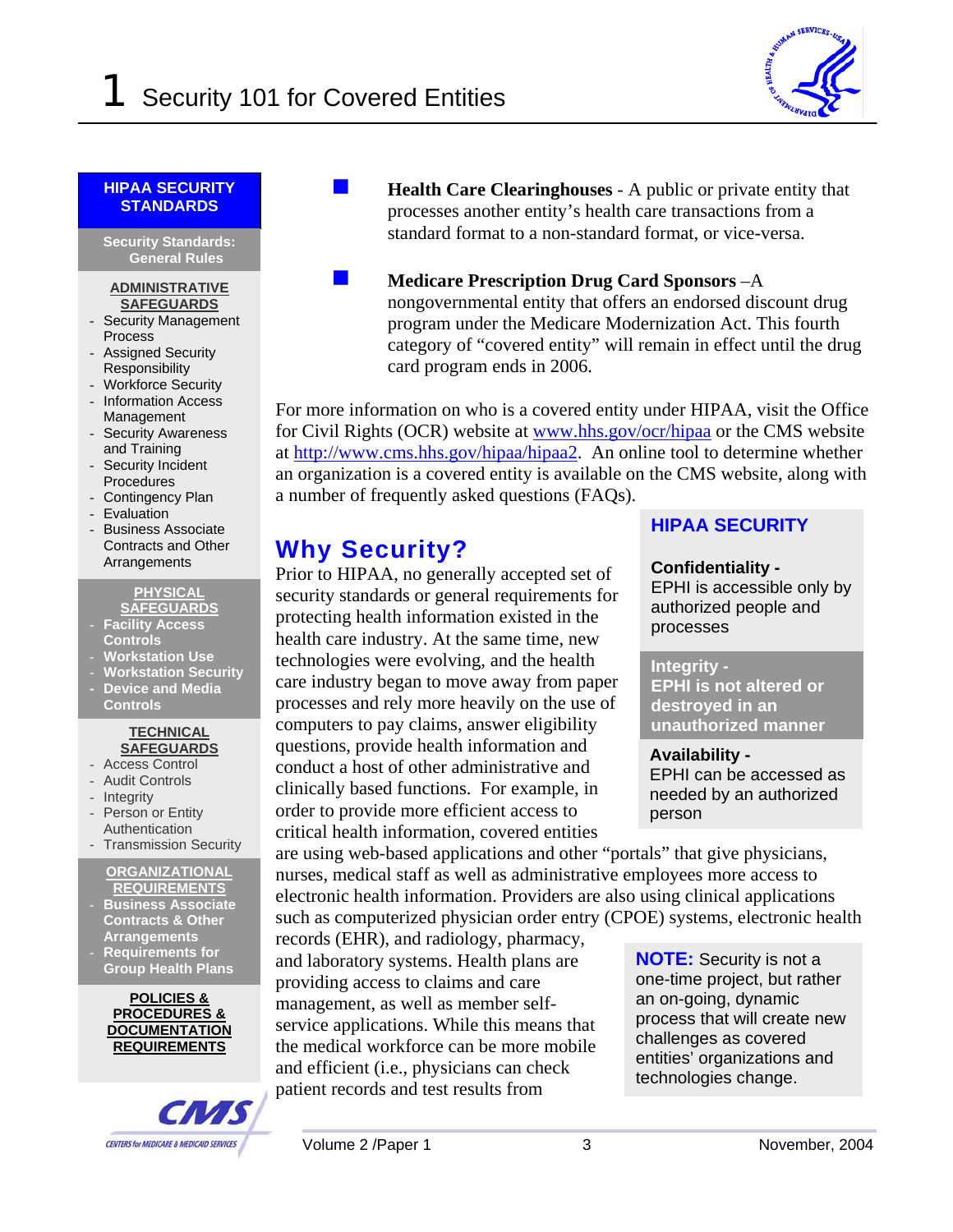

wherever they are), the rise in the adoption rate of these technologies creates an increase in potential security risks.

As the country moves towards its goal of a National Health Information Infrastructure (NHII), and greater use of electronic health records, protecting the confidentiality, integrity, and availability of EPHI becomes even more critical. The security standards in HIPAA were developed for two primary purposes. First, and foremost, the implementation of appropriate security safeguards protects certain electronic health care information that may be at risk. Second, protecting an individual's health information, while permitting the appropriate access and use of that information, ultimately promotes the use of electronic health information in the industry – an important goal of HIPAA.

# **The Privacy Rule and Security Rule Compared**

The Privacy Rule sets the standards for, among other things, who may have access to PHI, while the Security Rule sets the standards for ensuring that only those who should have access to EPHI will actually have access. With the passing of both the privacy and the electronic transactions and code set standards compliance deadlines, many covered entities are focusing on the security requirements. In developing the Security Rule, HHS chose to closely reflect the requirements of the final Privacy Rule. The Privacy Rule requires covered entities to have in place appropriate administrative, physical, and technical safeguards and to implement those safeguards reasonably. As a result, covered entities that have implemented the Privacy Rule requirements in their organizations may find that they

**NOTE:** The Security Rule applies only to EPHI, while the Privacy Rule applies to PHI which may be in electronic, oral, and paper form.

have already taken some of the measures necessary to comply with the Security Rule. The primary distinctions between the two rules follow:

> **Electronic vs. oral and paper:** It is important to note that the Privacy Rule applies to all forms of patients' protected health information, whether electronic, written, or oral. In contrast, the Security Rule covers only protected health information that is in electronic form. This includes EPHI that is created, received, maintained or transmitted. For example, EPHI may be transmitted over the Internet, stored on a computer, a CD, a disk, magnetic tape, or other related means. The Security Rule does not cover PHI that is transmitted or stored on paper or provided orally.

#### **"** "Safeguard" requirement in Privacy Rule: The Privacy Rule contains provisions at 45

CFR § 164.530(c) that currently require covered entities to adopt certain safeguards for PHI. While compliance with the Security Rule is not required until 2005 for most entities (2006 for small health plans), the actions covered entities took to implement the Privacy Rule may already address some Security requirements. Specifically, 45 CFR § 164.530 (c) of the Privacy Rule states:

**NOTE:** OCR within HHS oversees and enforces the Privacy Rule, while CMS oversees and enforces all other Administrative Simplification requirements, including the Security Rule.

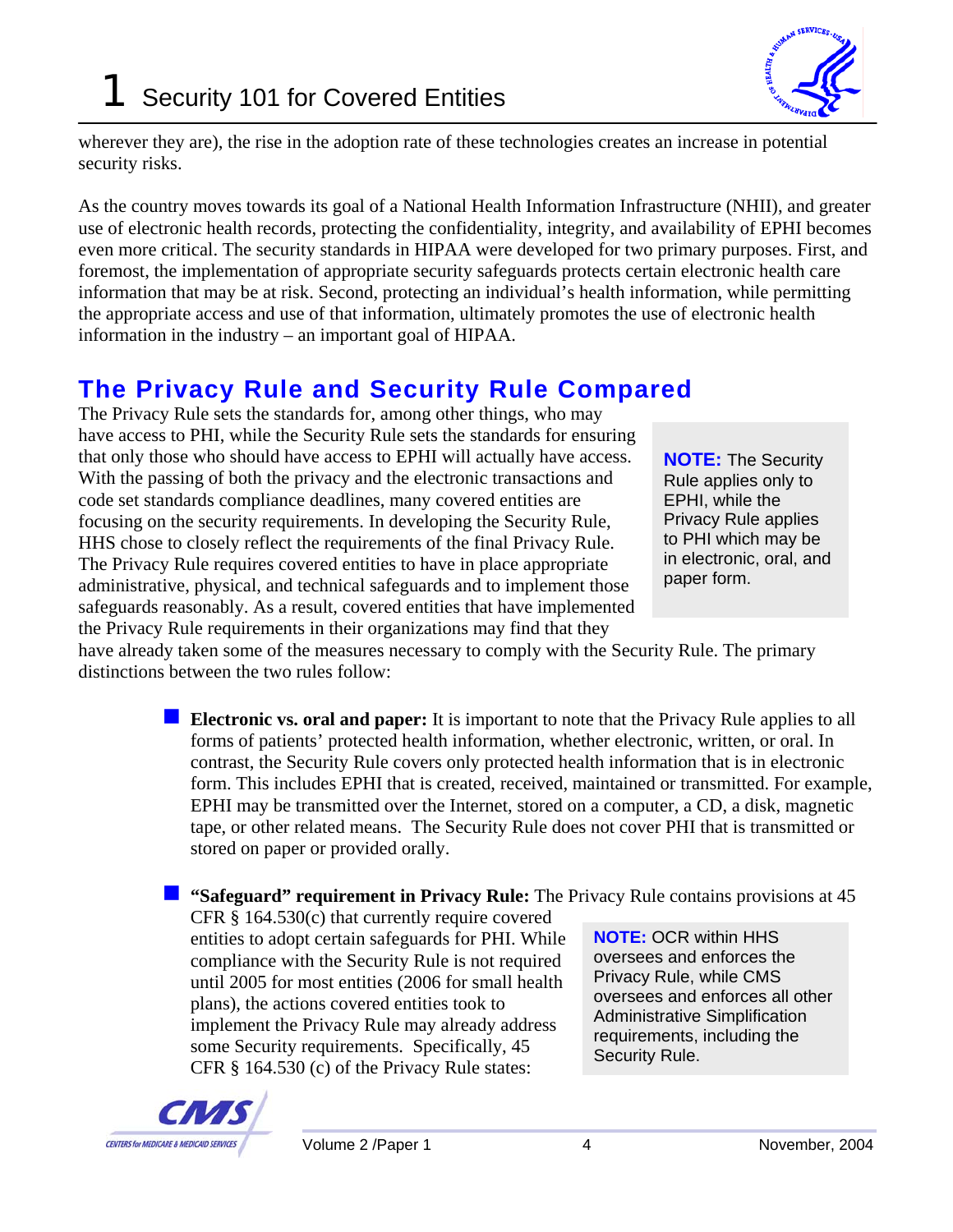

*(c)(1) Standard: safeguards. A covered entity must have in place appropriate administrative, technical, and physical safeguards to protect the privacy of protected health information.* 

*(2) Implementation specification: safeguards.* 

*(i) A covered entity must reasonably safeguard protected health information from any intentional or unintentional use or disclosure that is in violation of the standards, implementation specifications or other requirements of this subpart.* 

*(ii) A covered entity must reasonably safeguard protected health information to limit incidental uses or disclosures made pursuant to an otherwise permitted or required use or disclosure.* 

 The Security Rule provides for far more comprehensive security requirements than 45 CFR § 164.530 (c) of the Privacy Rule and includes a level of detail not provided in that section. As covered entities begin security compliance planning initiatives, they should consider conducting an assessment of the initiatives implemented for privacy compliance.

> **NOTE:** State laws that are contrary to the Privacy Rule and Security Rule are preempted by the Federal requirements, unless a specific exception applies. For more information, see 45 C.F.R. Part 160, Subpart B.

# **Implementation Specifications**

An "implementation specification" is an additional detailed instruction for implementing a particular standard. Each set of safeguards is comprised of a number of standards, which, in turn, are generally comprised of a number of implementation specifications that are either required or addressable. If an implementation specification is required, the covered entity must implement policies and/or procedures that meet what the implementation specification requires. If an implementation specification is addressable, then the covered entity must assess whether it is a reasonable and appropriate safeguard in

the entity's environment. This involves analyzing the specification in reference to the likelihood of protecting the entity's EPHI from reasonably anticipated threats and hazards. If the covered entity chooses not to implement an addressable specification based on its assessment, it must document the reason and, if reasonable and appropriate, implement an equivalent alternative measure. See C.F.R.  $§$  164.306(d)(ii)(B)(2) for more information.

#### **NOTE:**

Implementation specifications in the Security Rule are either "Required" or "Addressable". See 45 C.F.R. § 164.306(d).

For each of the addressable implementation specifications, a covered entity must do one of the following:

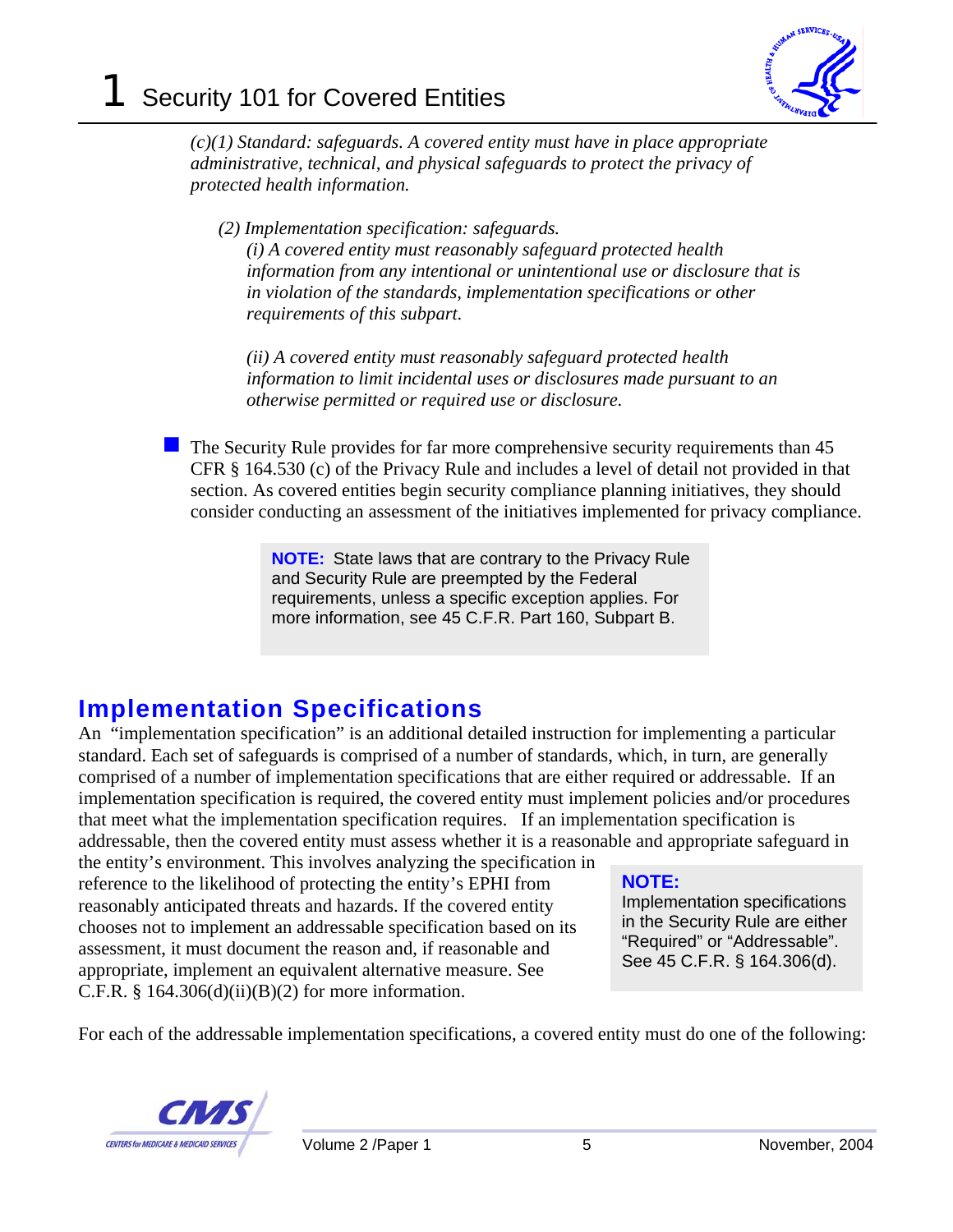

Implement the specification if reasonable and appropriate; or

**NOTE:** Addressable does not mean optional.

If implementing the specification is not reasonable and appropriate  $-$ 

- Document the rationale supporting the decision and
- Implement an equivalent measure that is reasonable and appropriate and that would accomplish the same purpose or
- Not implement the addressable implementation specification or an equivalent alternative measure, if the standard could still be met and implementing the specification or an alternative would not be reasonable or appropriate.

If a given addressable implementation specification is determined to be reasonable and appropriate, the covered entity must consider options for implementing it. The decision regarding which security measures to implement to address the standards and implementation specifications will depend on a variety of factors, including:

> **The entity's risk analysis –** What current circumstances leave the entity open to unauthorized access and disclosure of EPHI?

- **The entity's security analysis What** security measures are already in place or could reasonably be put into place?
- **The entity's financial analysis How** much will implementation cost?

**NOTE:** For more information about Risk Analysis, see paper 6 in this series, "Basics of Risk Analysis and Risk Management."

### **Overview of the Process**

The table of required and addressable implementation specifications included in this paper outlines the standards and implementation specifications in the Security Rule. In order to comply with the Security Rule, all covered entities should use the same basic approach. The process should, at a minimum, require covered entities to:

**Assess current security, risks, and gaps.** 

**Develop an implementation plan.** 

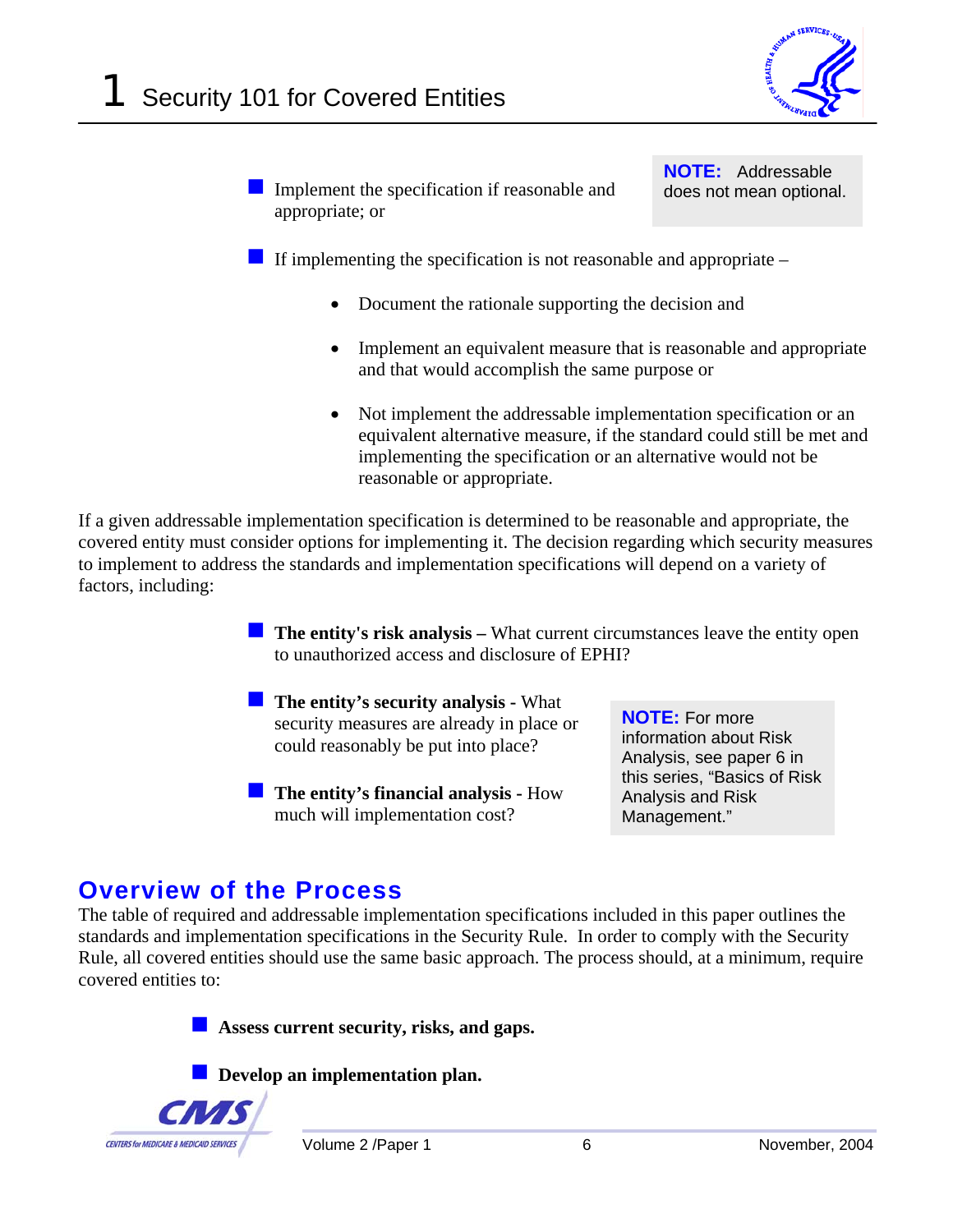

- **Read the Security Rule.** A covered entity should review all the standards and implementation specifications. The matrix at the end of the Security Rule is an excellent resource when developing an implementation plan, and is included at the end of this paper.
- **Review the addressable implementation specifications.** For each addressable implementation specification, a covered entity must determine if the implementation specification is reasonable and appropriate in its environment. A covered entity needs to consider a number of factors in making the decisions for each addressable implementation specification.
- **Determine security measures.** A covered entity may use any security measures that allow it to reasonably and appropriately implement the standards and implementation specifications. (See 45 CFR § 164.306(b), Flexibility of approach)
- **Implement solutions.** A covered entity must implement security measures and solutions that are reasonable and appropriate for the organization.
- **Document decisions.** A covered entity must document its analysis, decisions and the rationale for its decisions.
	- **Reassess periodically.** A covered entity must periodically review and update its security measures and documentation in response to environmental and operational changes that affect security of its EPHI.

**NOTE:** The Security Rule requires that a covered entity document the rationale for many of its security decisions.

# **Flexible and scalable standards**

The security requirements were designed to be technology neutral and scalable from the very largest of health plans to the very smallest of provider practices. Covered entities will find that compliance with the Security Rule will require an evaluation of what security measures are currently in place, an accurate and thorough risk analysis, and a series of documented solutions derived from a number of complex factors unique to each organization.

HHS recognizes that each covered entity is unique and varies in size and resources, and that there is no totally secure system.

#### **From 45 CFR § 164.306(b): Factors that must be considered -**

- The size, complexity and capabilities of the covered entity.
- The covered entity's technical infrastructure, hardware, and software security capabilities.
- The costs of security measures.
- The probability and criticality of potential risks to EPHI.

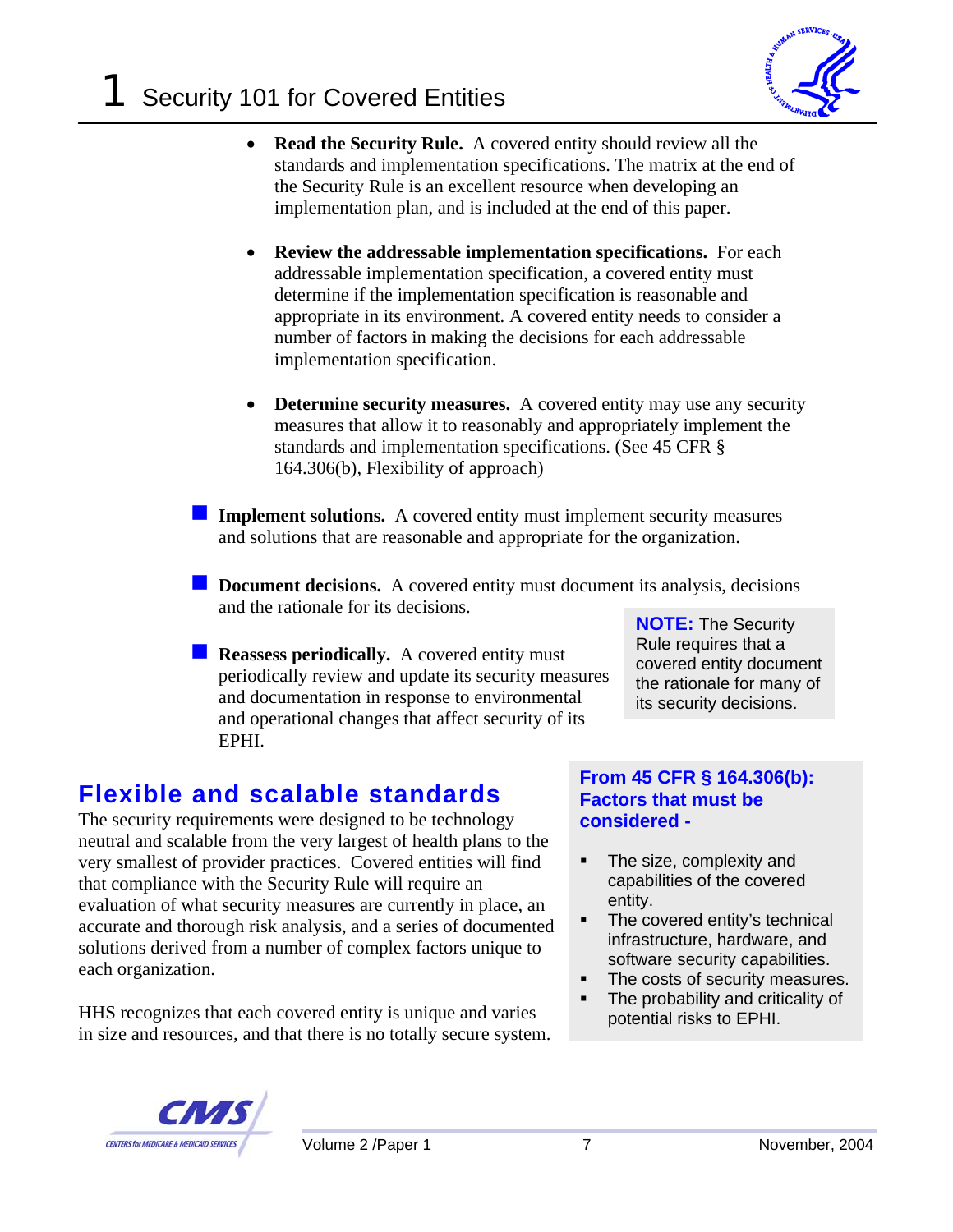# **1** Security 101 for Covered Entities

Therefore, the security standards were designed to provide guidelines to all types of covered entities, while affording them flexibility regarding how to implement the standards. Covered entities may use appropriate security measures that enable them to reasonably implement a standard. In deciding which security measures to use, a covered entity should take into account its size, capabilities, the costs of the specific security measures and the operational impact.

For example, covered entities will be expected to balance the risks of inappropriate use or disclosure of EPHI against the impact of various protective measures. This means that smaller and less sophisticated practices may not be able to implement security in the same manner and at the same cost as large, complex entities. However, cost alone is not an acceptable reason to not implement a procedure or measure.

# **Technology Neutral Standards**

Over the last few years, the emergence of new technologies has driven many health care initiatives. With technology improvements and rapid growth in the health care industry, the need for flexible, technology-

neutral standards is critical to successful implementation. When the final Security Rule was published, the security standards were designed to be "technology neutral" to accommodate changes. The rule does not prescribe the use of specific technologies, so that the health care community will not be bound by specific systems and/or software that may become obsolete. HHS also recognizes that the security needs of covered entities can vary significantly. This flexibility within the rule enables each entity to choose technologies to best meet its specific needs and comply with the standards.

# **Security Standards**

The security standards are divided into the categories of administrative, physical, and technical safeguards. Regulatory definitions of the safeguards can be found in the Security Rule at 45 CFR § 164.304.

> **Administrative safeguards**: In general, these are the administrative functions that should be implemented to meet the security standards. These include assignment or delegation of security responsibility to an individual and security training requirements. (For more information, see 45 CFR § 164.308 and paper 2 of this series titled "Security Standards – Administrative Safeguards".)

> **Physical safeguards:** In general, these are the mechanisms required to protect electronic systems, equipment and the data they hold, from threats, environmental hazards and unauthorized intrusion. They include restricting access to EPHI and retaining off site computer backups. (For more information, see 45 CFR § 164.310 and paper 3 "Security Standards – Physical Safeguards".)

> **Technical safeguards:** In general, these are primarily the automated processes used to protect data and control access to data. They include using





**NOTE:** The security standards do not dictate or specify the use of specific technologies.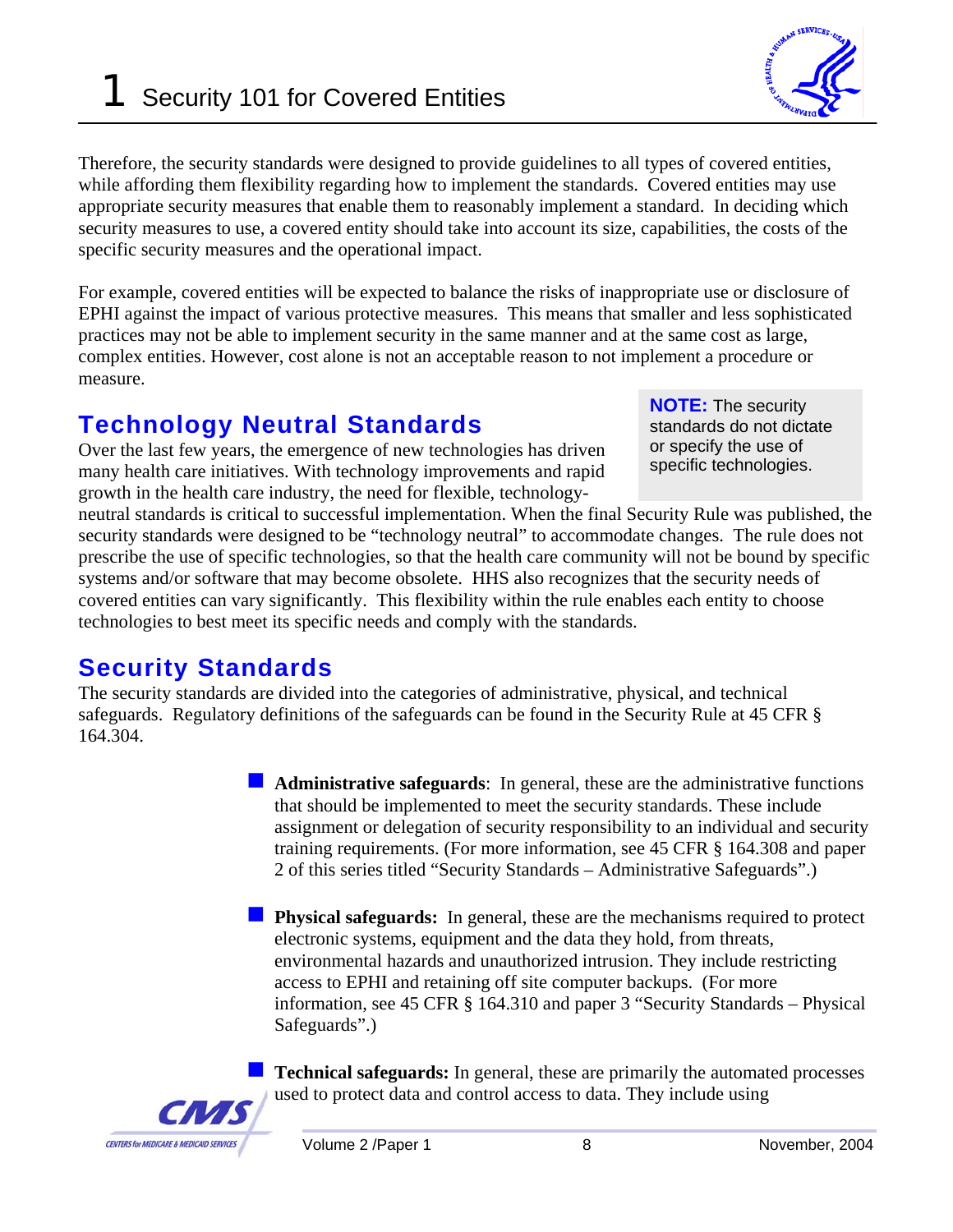

authentication controls to verify that the person signing onto a computer is authorized to access that EPHI, or encrypting and decrypting data as it is being stored and/or transmitted. (For more information, see 45 CFR § 164.312 and paper 4 "Security Standards – Technical Safeguards".)

A complete list of the administrative, physical, and technical safeguards and their required and addressable implementation specifications is included at the end of this paper. In addition to the safeguards, the Security Rule also contains several standards and implementation specifications that address organizational requirements, as well as policies and procedures and documentation requirements. (See 45 CFR § 164.314 and § 164.316 of the Security Rule.)

### **Resources**

The remaining papers in this series will address specific topics related to the Security Rule. Covered entities should periodically check the CMS website at http://www.cms.hhs.gov/hipaa/hipaa2 for additional information and resources as they work through the security implementation process. There are many other sources of information available on the Internet. Covered entities may also want to check with other local and national professional health care organizations, such as national provider and health plan associations.

#### **Need more information?**

Visit the CMS website often at http://www.cms.hhs.gov/hipaa/hipaa2 for the latest security papers, checklists, webcasts, and announcements of upcoming events.

Call the CMS HIPAA Hotline at 1-866-282-0659, use the HIPAA TTY 877-326-1166, or email CMS at askhipaa@cms.hhs.gov

Visit the Office for Civil Rights website, http://www.hhs.gov/ocr/hipaa, for the latest guidance, FAQs, white papers and other information on the Privacy Rule.

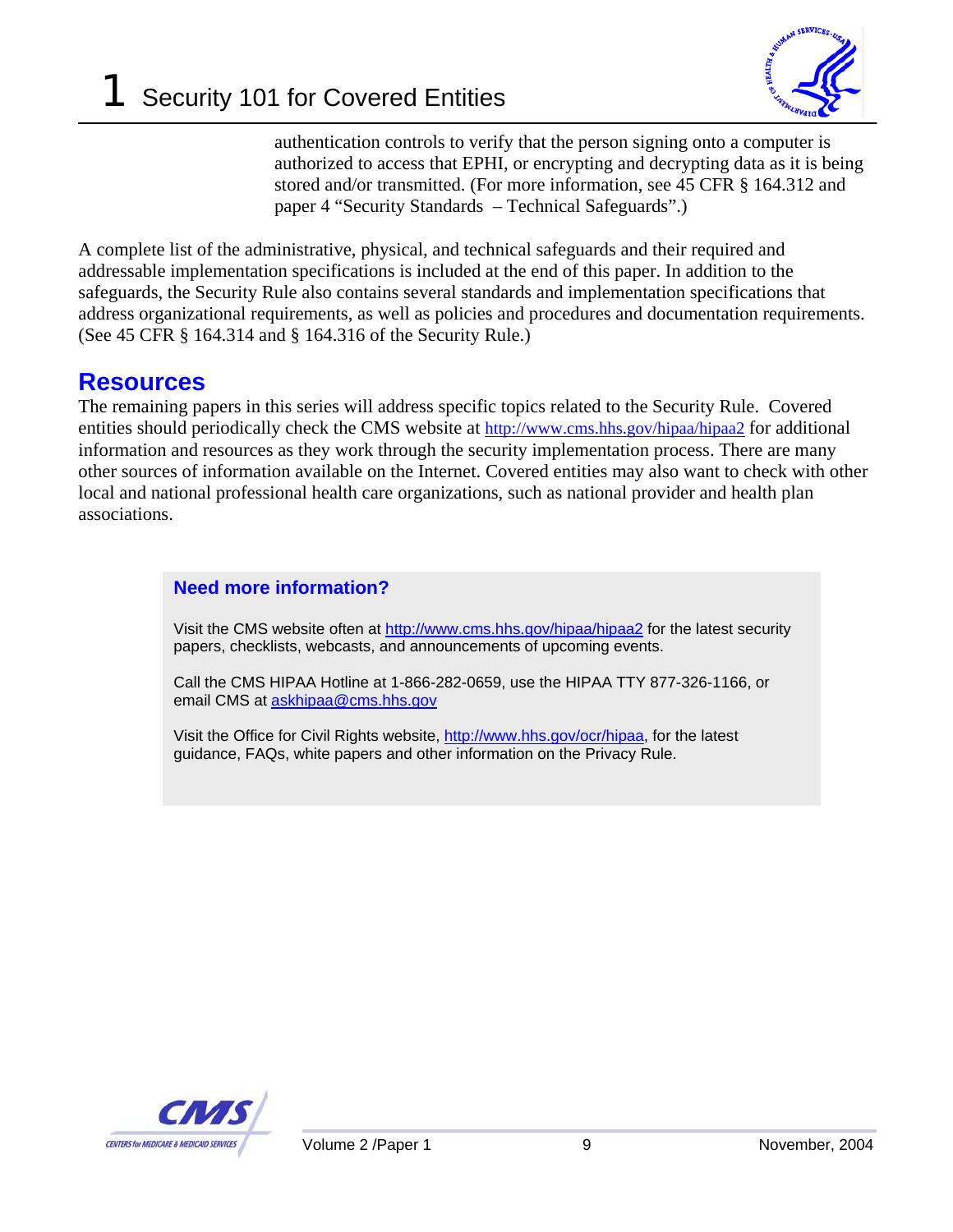### **Security Standards Matrix (Appendix A of the Security Rule) ADMINISTRATIVE SAFEGUARDS**

| ADIVIIND HATHYE OAI EGOANDO<br><b>Standards</b>                        | <b>Sections</b>            | <b>Implementation Specifications</b><br>(R)= Required, (A)=Addressable |     |
|------------------------------------------------------------------------|----------------------------|------------------------------------------------------------------------|-----|
| Security                                                               | $\overline{16}4.308(a)(1)$ | <b>Risk Analysis</b>                                                   | (R) |
| Management<br>Process                                                  |                            | <b>Risk Management</b>                                                 | (R) |
|                                                                        |                            | <b>Sanction Policy</b>                                                 | (R) |
|                                                                        |                            | <b>Information System</b><br><b>Activity Review</b>                    | (R) |
| Assigned<br>Security<br>Responsibility                                 | 164.308(a)(2)              |                                                                        | (R) |
| Workforce<br>Security                                                  | 164.308(a)(3)              | Authorization and/or<br>Supervision                                    | (A) |
|                                                                        |                            | <b>Workforce Clearance</b><br>Procedure                                | (A) |
|                                                                        |                            | <b>Termination Procedures</b>                                          | (A) |
| Information<br>Access<br>Management                                    | 164.308(a)(4)              | <b>Isolating Health Care</b><br><b>Clearinghouse Functions</b>         | (R) |
|                                                                        |                            | <b>Access Authorization</b>                                            | (A) |
|                                                                        |                            | <b>Access Establishment and</b><br>Modification                        | (A) |
| Security                                                               | 164.308(a)(5)              | <b>Security Reminders</b>                                              | (A) |
| Awareness<br>and Training                                              |                            | <b>Protection from Malicious</b><br>Software                           | (A) |
|                                                                        |                            | Log-in Monitoring                                                      | (A) |
|                                                                        |                            | Password Management                                                    | (A) |
| Security<br>Incident<br>Procedures                                     | 164.308(a)(6)              | <b>Response and Reporting</b>                                          | (R) |
| Contingency<br>Plan                                                    | 164.308(a)(7)              | Data Backup Plan                                                       | (R) |
|                                                                        |                            | <b>Disaster Recovery Plan</b>                                          | (R) |
|                                                                        |                            | <b>Emergency Mode</b><br><b>Operation Plan</b>                         | (R) |
|                                                                        |                            | <b>Testing and Revision</b><br>Procedures                              | (A) |
|                                                                        |                            | <b>Applications and Data</b><br><b>Criticality Analysis</b>            | (A) |
| Evaluation                                                             | 164.308(a)(8)              |                                                                        | (R) |
| <b>Business</b><br>Associate<br>Contracts and<br>Other<br>Arrangements | 164.308(b)(1)              | <b>Written Contract or Other</b><br>Arrangement                        | (R) |